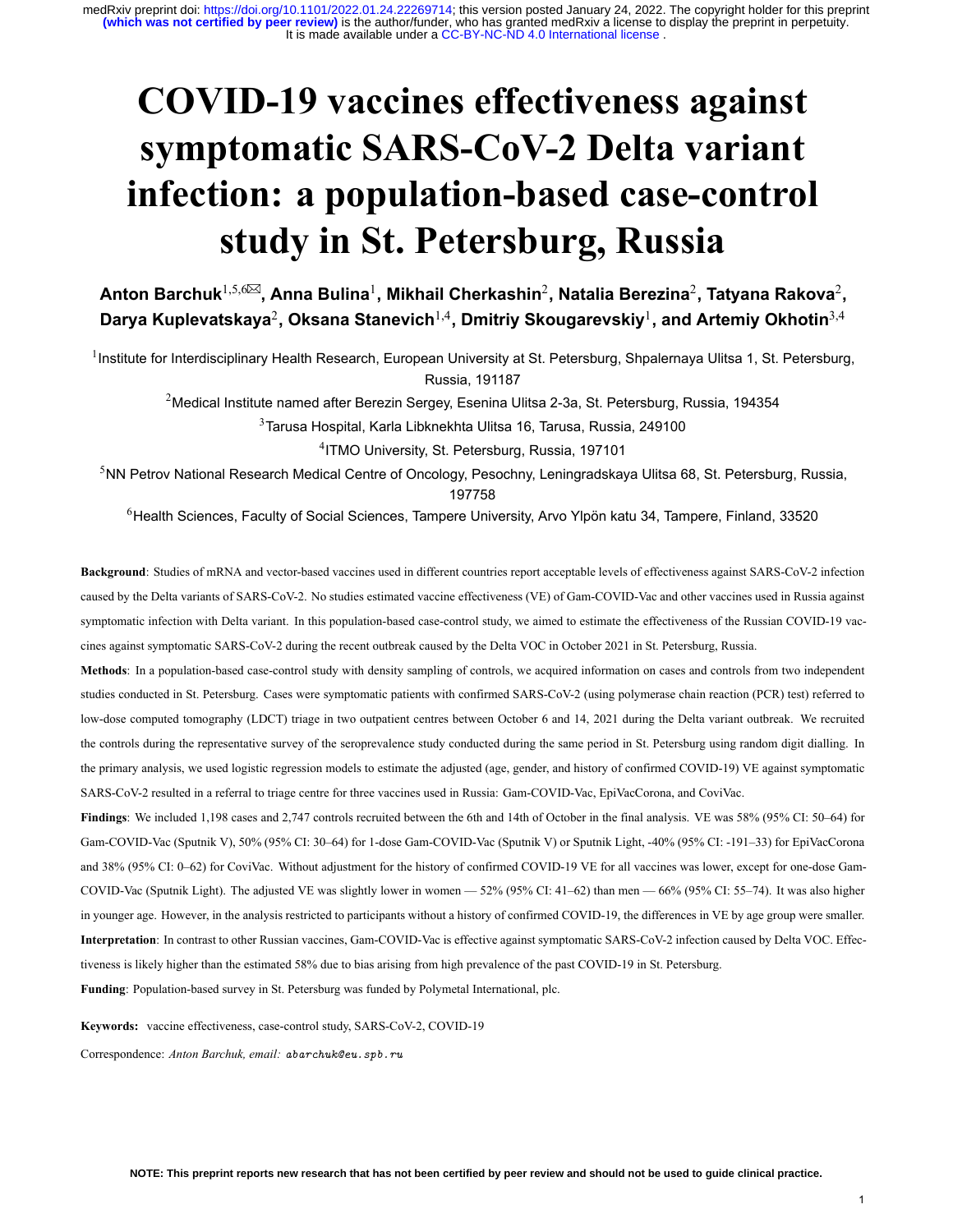# **Introduction**

Mounting evidence suggests that vaccines remain effective against new variants of SARS-CoV-2, the virus that started the COVID-19 pandemic. Studies of mRNA and vector-based vaccines used in different countries report acceptable levels of effectivenessagainst SARS-CoV-2 infection caused by the new variants of concern (VOC)  $[1–7]$  $[1–7]$  $[1–7]$ . Waning immunity against new VOCs is another emerging concern as the follow-up time after the start of the vaccination programmes increases [\[8](#page-9-2)]. Therefore, timely and ongoing monitoring of the real-world effects for all vaccines used in programmes worldwide is crucial, given the geographical and temporal variation in global vaccine uptake and the spread of the new virus variants [\[9](#page-9-3)].

Onlyseveral international studies assessed the vaccine effectiveness (VE) of Gam-COVID-Vac [[10\]](#page-9-4), a vaccine dominating the Russian COVID-19 vaccination programme. A study conducted in Hungary provided data on comparative VE in a national population-based programme that used several vaccines, including Gam-COVID-Vac from Russia and HB02 from China [\[11](#page-9-5)]. Gam-COVID-Vac effectiveness against SARS-CoV-2 infection and COVID-19-related mortality was comparable to mRNA vaccines and slightly superior to other vector-based vaccines. However, the Hungary study covers the period before the spread of the Delta VOC. The case-control study in St. Petersburg was the first available evidence of vaccine effectiveness (VE) against referral to hospital in patients with symptomatic SARS-CoV-2 infection in Russia during the spread of the Delta VOC [\[7](#page-9-1)]. However, that study had several limitations. The information on the vaccine type was not available, so the estimated VE represented an average effect of three vaccines used in St. Petersburg: Gam-COVID-Vac, EpiVacCorona [\[12](#page-9-6)], and CoviVac [\[13](#page-9-7)]. It was safe to assume that the St. Petersburg study approximated the effectiveness of Gam-COVID-Vac given that it accounted for 95% of city vaccinations during the period under study. However, the VE for the two other vaccines used in Russia – EpiVacCorona and CoviVac — remained unclear. More importantly, that study did not provide direct evidence on the VE against SARS-CoV-2 infection and symptomatic disease.

Another point of concern in observational studies of VE is the proportion of individuals with natural immunity which protects fromre-infection  $[14, 15]$  $[14, 15]$  $[14, 15]$  $[14, 15]$ . If case-control studies include individuals with immunity after infection as controls, that will likely underestimate the actual VE against SARS-CoV-2. To illustrate this point, more than  $45\%$  of the population have contracted theSARS-CoV-2 by the end of April, 2021 in St. Petersburg, Russia [[16\]](#page-9-10). Preliminary study results show that seroprevalence in unvaccinated may be more than 75% in October, 2021 [\[17](#page-9-11)].

In this population-based case-control study, we aimed to estimate the effectiveness of the Russian COVID-19 vaccines against symptomatic SARS-CoV-2 during the recent outbreak caused by the Delta VOC in October 2021 in St. Petersburg, Russia.

# **Methods**

#### **Population and study design**

This report summarised the results of the population-based case-control study of VE against the symptomatic disease with density sampling of controls conducted in October 2021 in St. Petersburg, Russia. We acquired information on cases and controls from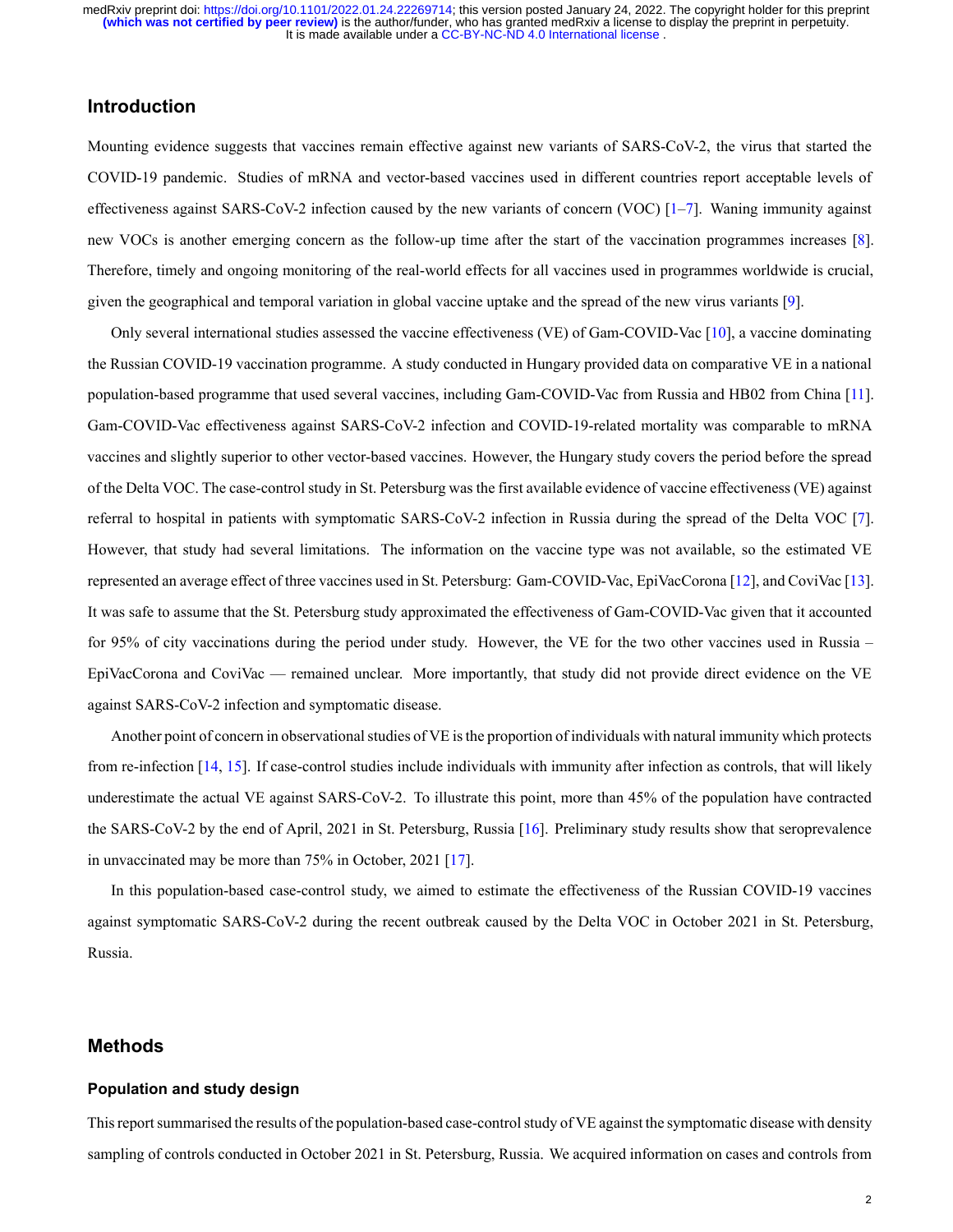two ongoing independent studies in St. Petersburg  $[7, 16]$  $[7, 16]$  with population-based controls sampled at similar points in time when cases have occurred.

Our cases were symptomatic patients with confirmed SARS-CoV-2 (using polymerase chain reaction (PCR) test) referred to low-dose computed tomography (LDCT) triage. Our previous report describes in detail the source and information we collected forthe cases [[7\]](#page-9-1). In brief, we collected individual-level data from two outpatient triage centres of the Medical Institute named after Berezin Sergey (MIBS), a private medical facility contracted by the city government to provide triage service for nearly half of the city districts. Triage centres continuously collected this information from August 2021. In addition to the data collected for our previous case-control study, we added information on the vaccine type (Gam-COVID-Vac (Sputnik V and Sputnik Light), EpiVacCorona, and CoviVac) and the history of confirmed COVID19, which we defined as the positive PCR test at least two months before the current episode.

We recruited controls from a survey of the seroprevalence study conducted in the same period in St. Petersburg. Our previous reports described the serosurvey design in detail  $[16, 18]$  $[16, 18]$  $[16, 18]$ . It includes a two-step approach: a survey conducted using random digit dial (RDD) and computer-assisted telephone interview (CATI) followed by an invitation to a serological test. The survey samples were representative of the population of the city in terms of sociodemographic characteristics. In addition, CATI included questions related to history of confirmed COVID-19 and vaccination status in line with information collected from cases.

For this study, we extracted information on all SARS-CoV-2 patients referred to the triage centre between the 6th and 14th of October, 2021 (which was the period when controls data from the survey were available).

#### **Vaccination status, outcomes, and other variables**

Vaccination status in our study was selfreported. Both cases and controls were asked about their vaccination status, vaccine type, the number of doses, and dates for the doses. If the exact day was not reported, at least the month and the year of vaccination were collected. Three vaccines were available in St. Petersburg during the pandemic: Gam-COVID-Vac two-dose (Sputnik V) and one-dose regimen (Sputnik Light), EpiVacCorona and CoviVac (both two-dose regimens). All vaccines were approved for primary vaccination, but Sputnik Light was specifically recommended as preferred option for the booster after COVID-19 infection. We assigned the full vaccination status to all participants (both cases and controls) who reported the second dose in September 2021 and earlier. We set full vaccination status for participants with uncertain vaccination dates, but this assumption was further addressed in the sensitivity analysis. We assigned partial vaccination status to participants who received only one dose but did not satisfy the criteria for full vaccination status. We have also analysed Sputnik Light vaccines as a distinct group. Participants who received one dose of Gam-COVID-Vac, but had not received the second dose till October entered the Sputnik Light group.

The primary outcome was the referral to LDCT triage with symptomatic infection and the positive PCR for SARS-CoV-2. Cases were patients referred to LDCT triage who underwent brief physical examination and computed tomography (CT). We were collecting CT-score (five gradations from 0 to 4), which represents lung segment involvement used in our previous study[[7\]](#page-9-1). The secondary outcome was any lung injury as reported by LDCT in the triage centre (CT-score 1, 2, 3, or 4). We did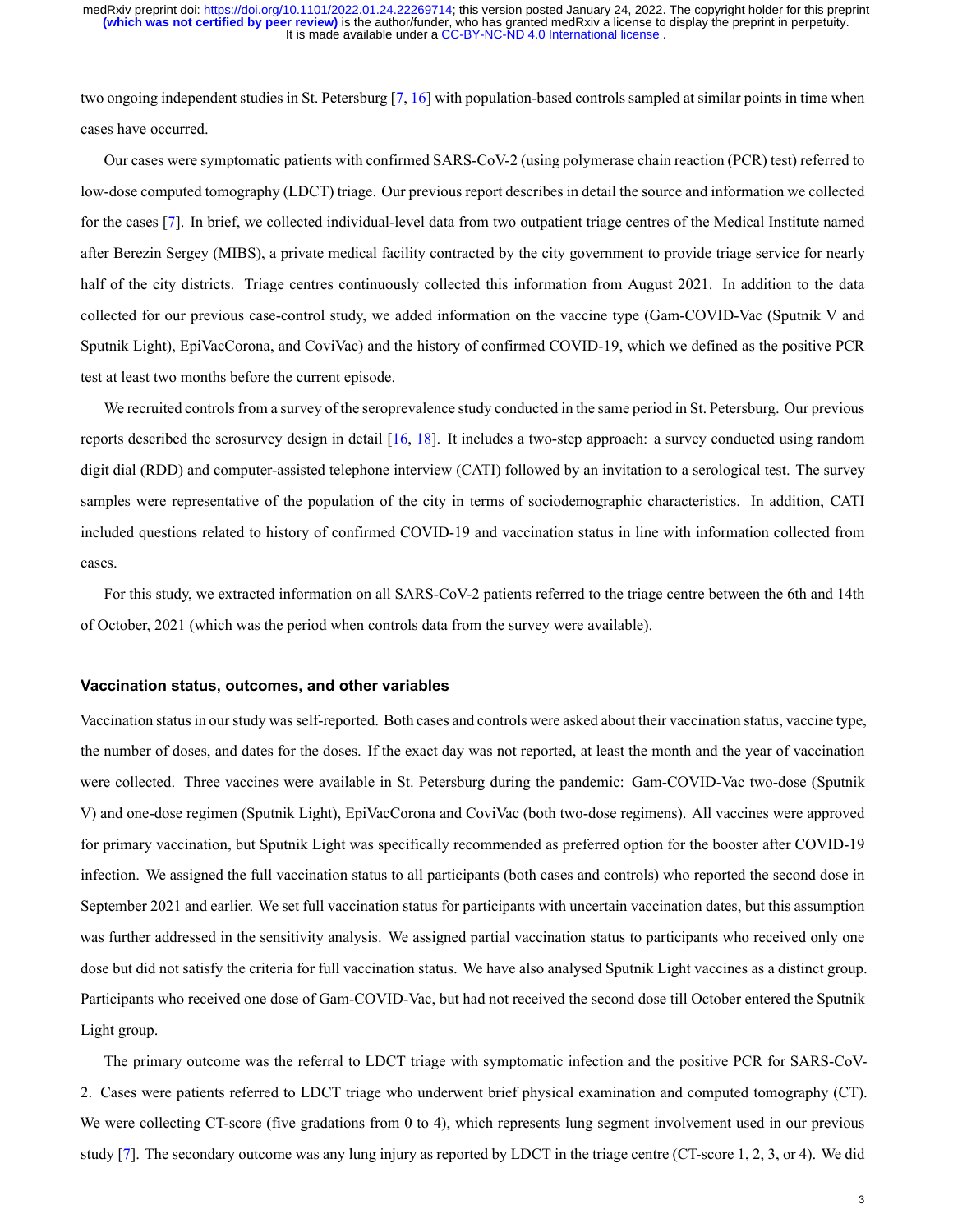It is made available under a [CC-BY-NC-ND 4.0 International license](http://creativecommons.org/licenses/by-nc-nd/4.0/) . **(which was not certified by peer review)** is the author/funder, who has granted medRxiv a license to display the preprint in perpetuity. medRxiv preprint doi: [https://doi.org/10.1101/2022.01.24.22269714;](https://doi.org/10.1101/2022.01.24.22269714) this version posted January 24, 2022. The copyright holder for this preprint

not collect or use the hospital referral as an outcome in contrast to our previous study because official criteria for hospitalisation changed in the autumn of 2021 in St. Petersburg. Other variables include age, gender, history of confirmed COVID19.

#### **Analysis**

We modelled our study plan following the WHO interim guidance to evaluate COVID-19 vaccine effectiveness [\[19\]](#page-9-13). We used unconditional logistic regression for our primary and secondary outcomes to estimate odds ratios (ORs) for vaccination status among cases and controls, which approximates ORs for the outcomes among the vaccinated and nonvaccinated patients. In the presence of a density control sampling scheme, it approximates the rate ratio from the respective cohort study [\[20](#page-9-14)]. This study design was previously used to assess risk factors for respiratory infections [\[21](#page-9-15)].

The VE was calculated as 100% *×* (1 *− OR*) adjusted for age and gender. Sample size of 1,198 cases and 2,747 controls, and 1,175 patients with the complete vaccination status (exposure level of 29.8% for Sputnik V) provides 80% power to detect an odds ratio of 0.80 (or the VE of 20%) at the 5% alpha level. For 243 fully vaccinated with one dose Sputnik Light (exposure level of 6.2%) odds ratio of 0.63 (or VE of 37%) is detectable. For 104 fully vaccinated with CoviVac (exposure level of 2.6%) odds ratio of 0.45 (or VE of 55%) is detectable. However, for 28 fully vaccinated with EpiVacCorona (exposure level of 0.7%) odds ratio of only 0.03 (or VE of only 97%) is detectable.

We corrected VE for the history of confirmed COVID-19 infection by performing the analyses in the dataset restricted to participants without the history of confirmed COVID-19.

In the sensitivity analysis, we explored the possible extent of misclassification. To address the misclassification for the vaccination dates for some participants, we have changed the status of controls with uncertain dates of vaccination to nonvaccinated. In addition, in another sensitivity analysis, we assumed that cases with missing vaccine names received Gam-COVID-Vac. We reported all results of sensitivity analysis in Supplementary Materials.

#### **Ethical considerations**

The Ethics Committee of the MIBS approved the VE study on June 21, 2021. The Ethics Committee of the Pavlov First Saint Petersburg State Medical University approved the joint study of COVID-19 VE in St. Petersburg on July 15, 2021. All research was performed following the relevant guidelines and regulations. All participants signed the informed consent upon referral to the LDCT triage. The joint study of COVID-19 vaccine effectiveness in St. Petersburg was registered at ClinicalTrials.gov (NCT04981405, date of registration: August 4, 2021). This publication covers the data collected at the two outpatient centres of the MIBS that contributed to the study data. The Research Planning Board of the European University at St. Petersburg and the Ethics Committee of the Clinic "Scandinavia" approved the seroprevalence study on May 20, 2020 and May 26, 2020, respectively. Consent was obtained from all participants of the study. The study was registered with the following identifiers: Clinicaltrials.gov (NCT04406038, submitted on May 26, 2020, date of registration: May 28, 2020) and ISRCTN registry (ISRCTN11060415, submitted on May 26, 2020, date of registration: May 28, 2020).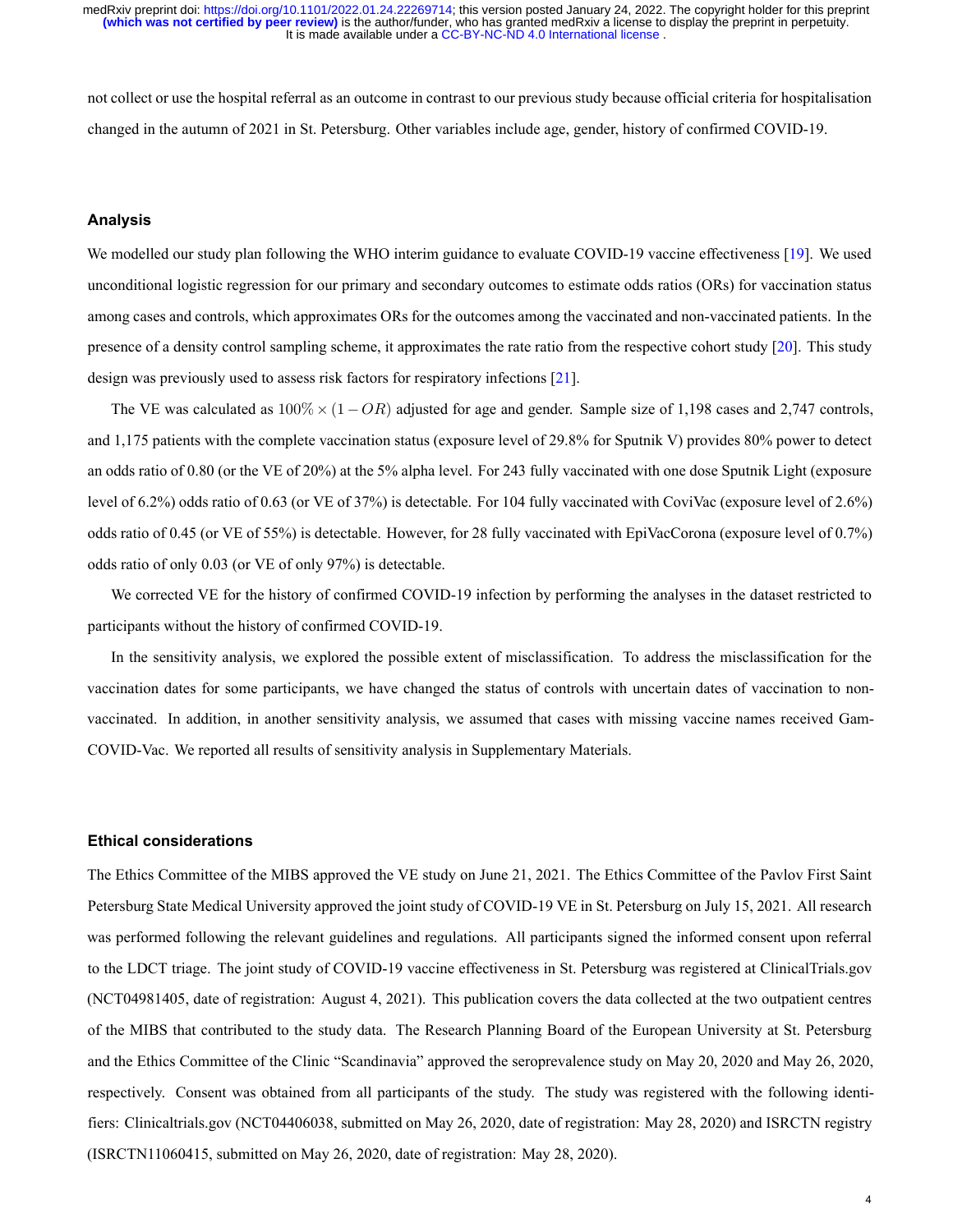## **Data sharing**

All analyses were conducted in R, study data and code is available online ([https://github.com/eusporg/spb\\_covid\\_](https://github.com/eusporg/spb_covid_study20) [study20](https://github.com/eusporg/spb_covid_study20)).

#### **Contribution and role of the funding source**

Polymetal International plc funded the serological study. The main funder had no role in study design, data collection, data analysis, data interpretation, report writing, or decision to submit the publication. The European University at St. Petersburg and MIBS had access to the study data. The European University at St. Petersburg had the final responsibility to submit for publication.

## **Results**

Overall, 1,198 cases and 2,747 controls were included in the final analysis. Study participants characteristics are presented in Table [1](#page-5-0). Before October 2021, among cases, 268 (22.4%) received Gam-COVID-Vac (Sputnik V), 54 (4.5%) — one dose Sputnik Light, 17 (1.4%) — EpiVacCorona, and 36 (3.0%) — CoviVac. Similar proportions among controls were 937 (34.1%), 214 (7.8%), 15 (0.5%) and 88 (3.2%), respectively. Cases were on average older (27.5% were older than 60 years compared to 19.1% among controls) and the proportion of women was also higher among cases (63.3% among cases vs 43.7% among controls). Only 2 (0.2%) patients who were referred for LDCT triage had documented past COVID-19 confirmed by PCR test. The proportion of controls who reported positive PCR test in the past was 22.1%. Both cases and controls were relatively uniformly distributed across recruitment dates (October 6–14, 2021).

In the primary analysis without accounting for the history of confirmed COVID-19, the VE against symptomatic PCRconfirmed SARS-CoV-2 infection adjusted for age and gender was 50% (95% CI: 42–58) for Gam-COVID-Vac (Sputnik V), 51% (95% CI: 32–64) for 1-dose Gam-COVID-Vac (Sputnik V) or Sputnik Light, -64% (95% CI: -230–19)) for EpiVacCorona, and 33% (95% CI: -6–58) for CoviVac. In the analysis restricted to participants without a history of confirmed COVID-19, all point estimates of VE moved upwards, except for the Sputnik Light group. The VE was 58% (95% CI: 50-64) for Gam-COVID-Vac (Sputnik V), 50% (95% CI: 30–64) for 1-dose Gam-COVID-Vac (Sputnik V) or Sputnik Light, -40% (95% CI: -191–33)) for EpiVacCorona, and 38% (95% CI: 0–62) for CoviVac (Table [2](#page-5-1)).

Crude and adjusted VE against any lung injury following the LDCT assessment is presented in Table [3.](#page-6-0) In the analysis restricted to participants without a history of confirmed COVID-19, all point estimates of VE against lung injury also moved upwards.

The adjusted VE against symptomatic SARS-CoV-2 infection was slightly lower in women (52%, 95% CI: 41–62) than men (66%, 95% CI: 55–74). It was also higher in younger age (Table [4](#page-6-1)). However, in the analysis restricted to participants without a history of confirmed COVID-19, the differences in VE by age group were smaller.

In the sensitivity analysis, misclassification related to vaccine name and vaccination dates did not dramatically change VE estimates.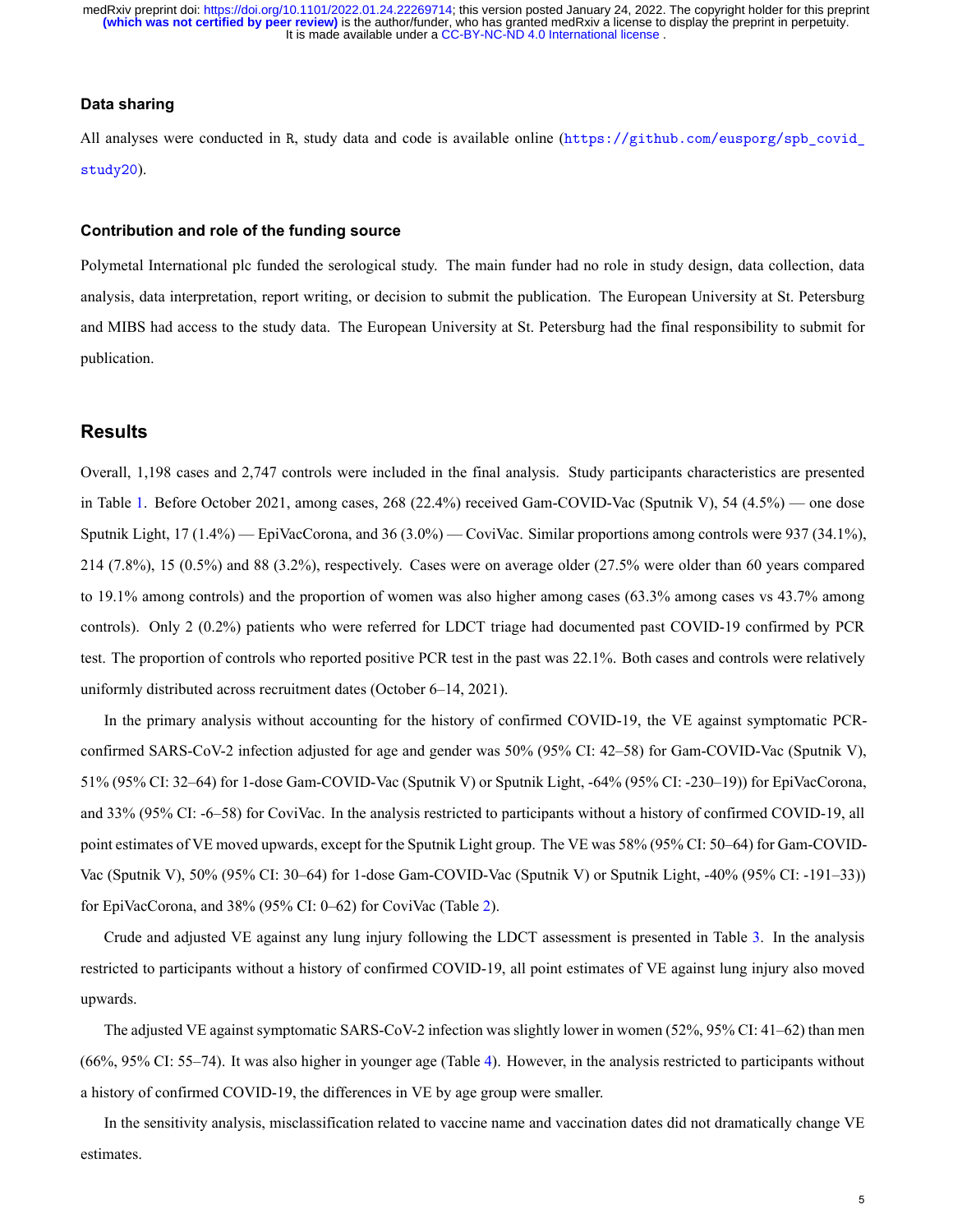<span id="page-5-0"></span>

|                          |                                  | Cases $(\% )$ | Controls $(\% )$ |
|--------------------------|----------------------------------|---------------|------------------|
|                          |                                  | 1,198         | 2,747            |
| Age (mean (SD))          |                                  | 49.72 (16.08) | 45.68 (15.06)    |
| Age (categories $(\%)$ ) |                                  |               |                  |
|                          | 18-30                            | 138(11.5)     | 419 (15.3)       |
|                          | $31 - 40$                        | 266(22.2)     | 808 (29.4)       |
|                          | $41 - 50$                        | 233 (19.4)    | 499 (18.2)       |
|                          | 51-60                            | 232 (19.4)    | 496 (18.1)       |
|                          | $60+$                            | 329 (27.5)    | 525(19.1)        |
| Gender (%)               |                                  |               |                  |
|                          | Female                           | 758 (63.3)    | 1,475(53.7)      |
|                          | Male                             | 440 (36.7)    | 1,272(46.3)      |
| Vaccine name (%)         |                                  |               |                  |
|                          | Gam-COVID-Vac (Sputnik V)        | 268 (22.4)    | 937 (34.1)       |
|                          | Gam-COVID-Vac (Sputnik Light)    | 54 $(4.5)$    | 214(7.8)         |
|                          | EpiVacCorona                     | 17(1.4)       | 15(0.5)          |
|                          | CoviVac                          | 36(3.0)       | 88 (3.2)         |
|                          | Other                            | 21(1.8)       | 29(1.1)          |
|                          | No vaccine                       | 802 (66.9)    | 1,464(53.3)      |
| Vaccination status       |                                  |               |                  |
|                          | Non-vaccinated                   | 802 (66.9)    | 1,488 (54.2)     |
|                          | Partial vaccination              | 19(1.6)       | 46(1.7)          |
|                          | Complete vaccination             | 377(31.5)     | 1,213 (44.2)     |
| Reinfection              |                                  |               |                  |
|                          | History of confirmed COVID-19    | 2(0.2)        | 606(22.1)        |
|                          | No history of confirmed COVID-19 | 1,196 (99.8)  | 2,141 (77.9)     |
| Recruitment dates        |                                  |               |                  |
|                          | October 6                        | 146 (12.2)    | 329 (12.0)       |
|                          | October 7                        | 119(9.9)      | 246(9.0)         |
|                          | October 8                        | 132(11.0)     | 306(11.1)        |
|                          | October 9                        | 130(10.9)     | 275(10.0)        |
|                          | October 10                       | 99 (8.3)      | 227(8.3)         |
|                          | October 11                       | 148 (12.4)    | 392 (14.3)       |
|                          | October 12                       | 138(11.5)     | 487 (17.7)       |
|                          | October 13                       | 160(13.4)     | 234(8.5)         |
|                          | October 14                       | 126(10.5)     | 251(9.1)         |

#### **Table 1.** Characteristics of Cases and Controls

Table 2. Effectiveness of Vaccination against Symptomatic PCR-confirmed SARS-CoV-2

<span id="page-5-1"></span>

|                                      | Crude VE<br>$(95\% \text{ CI})$ | VE adjusted for<br>age and gender<br>$(95\% \text{ CI})$ | VE adjusted for age, gender, and<br>history of confirmed COVID-19<br>$(95\% \text{ CI})$ |
|--------------------------------------|---------------------------------|----------------------------------------------------------|------------------------------------------------------------------------------------------|
| Gam-COVID-Vac (2-dose Sputnik V)     | $45\% (36 - 54)$                | $50\% (42 - 58)$                                         | $58\%$ (50–64)                                                                           |
| Gam-COVID-Vac (1-dose Sputnik Light) | $48\% (29 - 62)$                | $51\%$ (32–64)                                           | $50\%$ (30–64)                                                                           |
| EpiVacCorona                         | $-86\%$ ( $-291-12$ )           | $-64\%$ $(-230-19)$                                      | $-40\%$ ( $-191-33$ )                                                                    |
| CoviVac                              | $32\%(-6-56)$                   | $33\%(-6-58)$                                            | $38\% (0-62)$                                                                            |
| Other                                | $-11\%$ ( $-112-42$ )           | $-17\%$ ( $-113-36$ )                                    | $7\%$ (-73–50)                                                                           |
| Any vaccine: partial vaccination     | $23\%(-32-55)$                  | $25\%(-31-57)$                                           | $27\%$ (-31-60)                                                                          |
|                                      |                                 |                                                          |                                                                                          |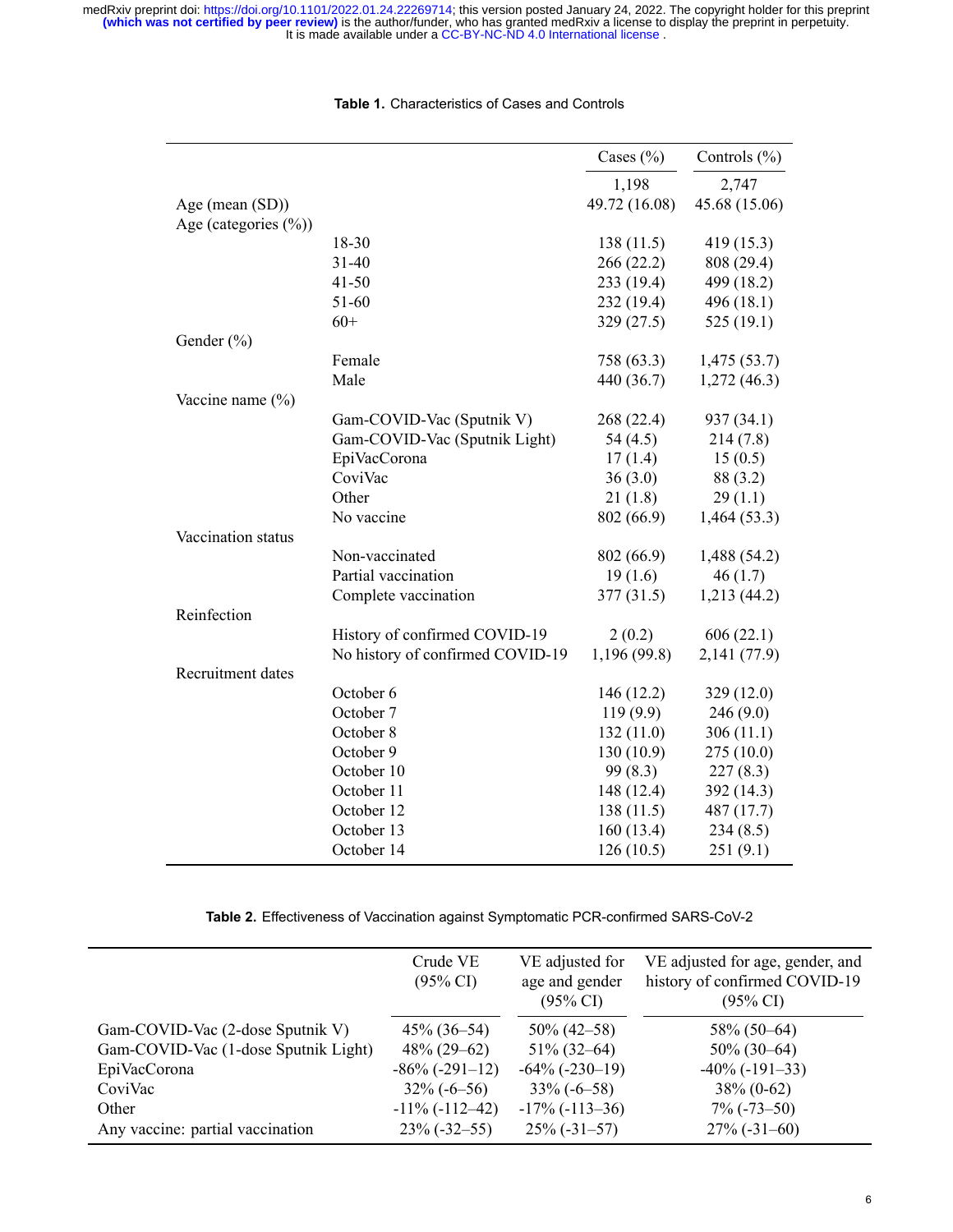<span id="page-6-0"></span>

|                                      | Crude VE<br>$(95\% \text{ CI})$ | VE adjusted for<br>age and gender<br>$(95\% \text{ CI})$ | VE adjusted for age, gender, and<br>history of confirmed COVID-19<br>$(95\% \text{ CI})$ |
|--------------------------------------|---------------------------------|----------------------------------------------------------|------------------------------------------------------------------------------------------|
| Gam-COVID-Vac (2-dose Sputnik V)     | $58\%$ (50–66)                  | $65\% (58-71)$                                           | $70\% (63 - 75)$                                                                         |
| Gam-COVID-Vac (1-dose Sputnik Light) | $55\% (35-69)$                  | $57\%$ $(37-71)$                                         | $58\%$ (36-72)                                                                           |
| EpiVacCorona                         | $-58\%$ $(-243-28)$             | $-26\%$ ( $-157-38$ )                                    | $-7\%$ ( $-122-48$ )                                                                     |
| CoviVac                              | $37\% (-5 - 62)$                | $38\%$ (-4–63)                                           | $43\% (2 - 67)$                                                                          |
| Other                                | $-8\%$ ( $-117-47$ )            | $-10\%$ ( $-113-43$ )                                    | $10\%$ (-75–54)                                                                          |
| Any vaccine: partial vaccination     | $29\% (-31-62)$                 | $32\%(-30-64)$                                           | $33\%(-32-66)$                                                                           |

**Table 3.** Effectiveness of Vaccination against Any Lung Injury

Table 4. Effectiveness of Vaccination Against Symptomatic PCR-confirmed SARS-CoV-2 by Age and Gender

<span id="page-6-1"></span>

|            |           | Crude VE $(95\% \text{ CI})$ | VE adjusted for confirmed COVID-19 history (95% CI) |
|------------|-----------|------------------------------|-----------------------------------------------------|
| Age groups |           |                              |                                                     |
|            | $18 - 30$ | $69\% (44 - 82)$             | $72\%$ (49-84)                                      |
|            | $31 - 40$ | $56\% (36 - 70)$             | $59\% (40-72)$                                      |
|            | $41 - 50$ | $54\%$ (32–69)               | $60\% (40-73)$                                      |
|            | $51 - 60$ | $40\%$ (15–58)               | $52\%$ (31-64)                                      |
|            | $60+$     | $44\% (24 - 59)$             | $55\%$ (38–67)                                      |
| Gender     |           |                              |                                                     |
|            | Male      | $60\% (48-70)$               | $66\%$ (55-74)                                      |
|            | Female    | $44\%$ (31-54)               | $52\% (41-62)$                                      |

## **Discussion**

This is the first study examining the comparative effectiveness of three COVID-19 vaccines used in Russia. Our study results assure that Gam-COVID-Vac is highly effective against symptomatic SARS-CoV-2 and severe COVID-19 pneumonia during the Delta VOC spread. We have shown that Gam-COVID-Vac provides at least 58% protection against symptomatic infection caused by the Delta VOC. However, the effectiveness is likely to be higher as it is difficult to account for all past SARS-CoV-2 infections in the Russian population. Furthermore, past COVID-19 is associated with decreased vaccine uptake in Russia. Our study's apparent strength is the attempt to account for past infections in both cases and controls and show the resulting direction of possible bias. Assuming natural immunity is protective against reinfection, failure to account for it in populations with high seroprevalence would bias VE estimates downwards. Another possible representation of this is the change in Gam-COVID-Vac VE by age group after accounting for the history of confirmed COVID19.

We have shown that the bias related to a significant number of unvaccinated individuals with a history of COVID-19 will likely lead to underestimating the effectiveness of vaccination from observational data. However, we remain uncertain about the possible magnitude of this bias. The individuallevel data on past asymptomatic infection is challenging to obtain, if possible at all. Preliminary results show that seroprevalence in unvaccinated may be more than 75% in October, 2021[[17\]](#page-9-11) in St. Petersburg. In countries with higher vaccine uptake and lower seroprevalence VE estimated in observational studies is higher [\[5\]](#page-9-16), but these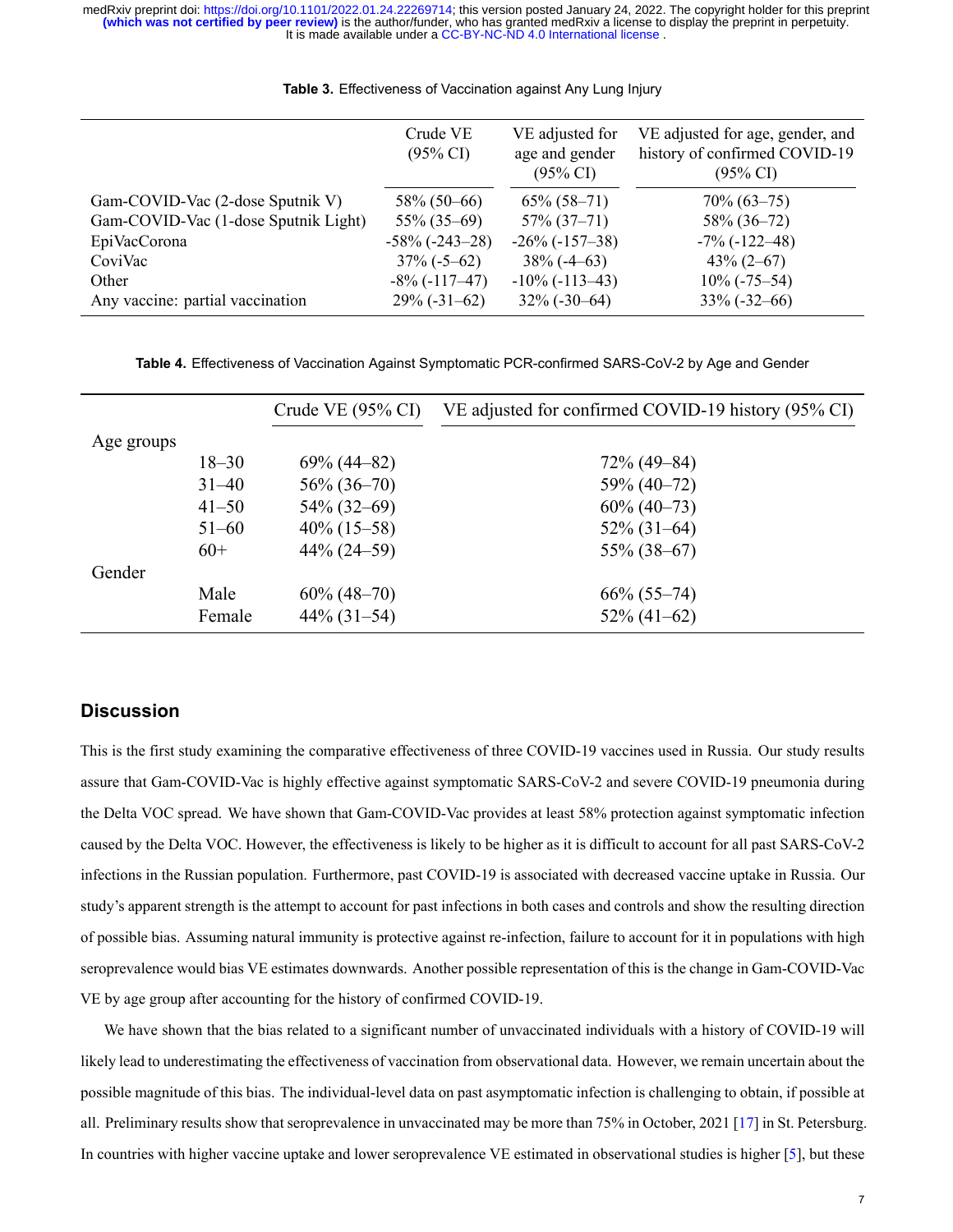It is made available under a [CC-BY-NC-ND 4.0 International license](http://creativecommons.org/licenses/by-nc-nd/4.0/) . **(which was not certified by peer review)** is the author/funder, who has granted medRxiv a license to display the preprint in perpetuity. medRxiv preprint doi: [https://doi.org/10.1101/2022.01.24.22269714;](https://doi.org/10.1101/2022.01.24.22269714) this version posted January 24, 2022. The copyright holder for this preprint

estimates are not directly comparable with our results. The Omicron VOC spread will likely make the interpretation of the VE studies even more difficult. Direct comparison similar to the Hungarian study will be needed for the new variants [\[11\]](#page-9-5).

In contrast to Gam-COVID-Vac, two other vaccines, EpiVacCorona and CoviVac, were not similarly effective against symptomatic infection caused by Delta VOC of SARS-CoV-2 in our study. Both vaccines were relatively rare in the population of St. Petersburg, and our study was underpowered for them. However, our study provides reasonable doubts about possible effectiveness of EpiVacCorona against new emerging VOCs. CoviVac usefulness is also doubtful in the presence of highly effective Gam-COVID-Vac. More studies are needed to assess the VE of EpiVacCorona and CoviVac against new variants of SARSCoV2 for them to be used in the ongoing vaccination programme. Unfortunately, efficacy data is currently available onlyfor Gam-COVID-Vac [[22\]](#page-9-17). Booster campaigns that are now gaining more scientific support should only utilise vaccines with proven efficacy and effectiveness [\[23](#page-9-18)[–25](#page-10-0)].

It is also worth mentioning that while the VE for CoviVac was beyond the VE for Gam-COVID-Vac, the estimate for EpiVacCorona VE was negative. The efficacy is not likely to be negative, so our results have two realistic explanations. First, individuals could change their behaviour after vaccination, but more likely negative VE is a marker for the bias arising from the undercounting of past COVID-19 in controls.

This is our second VE study in St. Petersburg, Russia, and it provides a promising independent and timely framework for assessing COVID-19 vaccines in Russia. Population-based case-control studies represent a critical post-registration tool to monitor VE against emerging SARS-CoV-2 VOCs. The Omicron VOC pandemic has not involved Russia by the end of 2021, but there are few doubts that it will affect the course of the pandemic in Russia as previously the Delta VOC had [\[16\]](#page-9-10). The lack of realworld evidence may be one of the reasons behind the modest uptake of vaccination in Russia. The majority in Russia does not deny the idea of vaccination but is hesitant [\[26](#page-10-1)].

Despite the wide use of case-control studies to assess VE, researchers should be aware of all possible biases arising from this study design. Unfortunately, the golden standard to estimate VE — randomised trials — are not applicable in the rapidly changing epidemiological situation, and we have to rely on observational study design. The varying VE against different SARSCoV2 variants is an example of a lack of generalizability for the results of randomised trials. Our study underlines the biases related to the population under study, but additional biases arise from the misclassification of exposure, e.g., vaccination status  $[27]$ . The self-reported vaccination status is an important limitation of our study. Several survey participants included in the control group have not reported the exact date of vaccination. While the overall number of such individuals was low, we assumed that the vaccination date for such individuals is likely to be several months from the interview date. However, we assigned them a "non-vaccinated" status in our sensitivity analysis, and the estimates were only slightly affected. Our definition for full vaccination status was also very conservative, as we decided to accept a minimum of six days between the second vaccine dose and study inclusion. While our decision was driven by the idea that we should not exclude participants without an exact date of vaccination, we do not think that this assumption would significantly bias the results. However, most of the studies choose 14-day period [\[5](#page-9-16)], and that should be taken into account when comparing our results to other studies.

We have undertaken additional attempts to identify cases (patients with symptomatic SARS-CoV-2 in October, 2021) who had the history of confirmed COVID-19 more than two months before the current episode. We were able to identify only two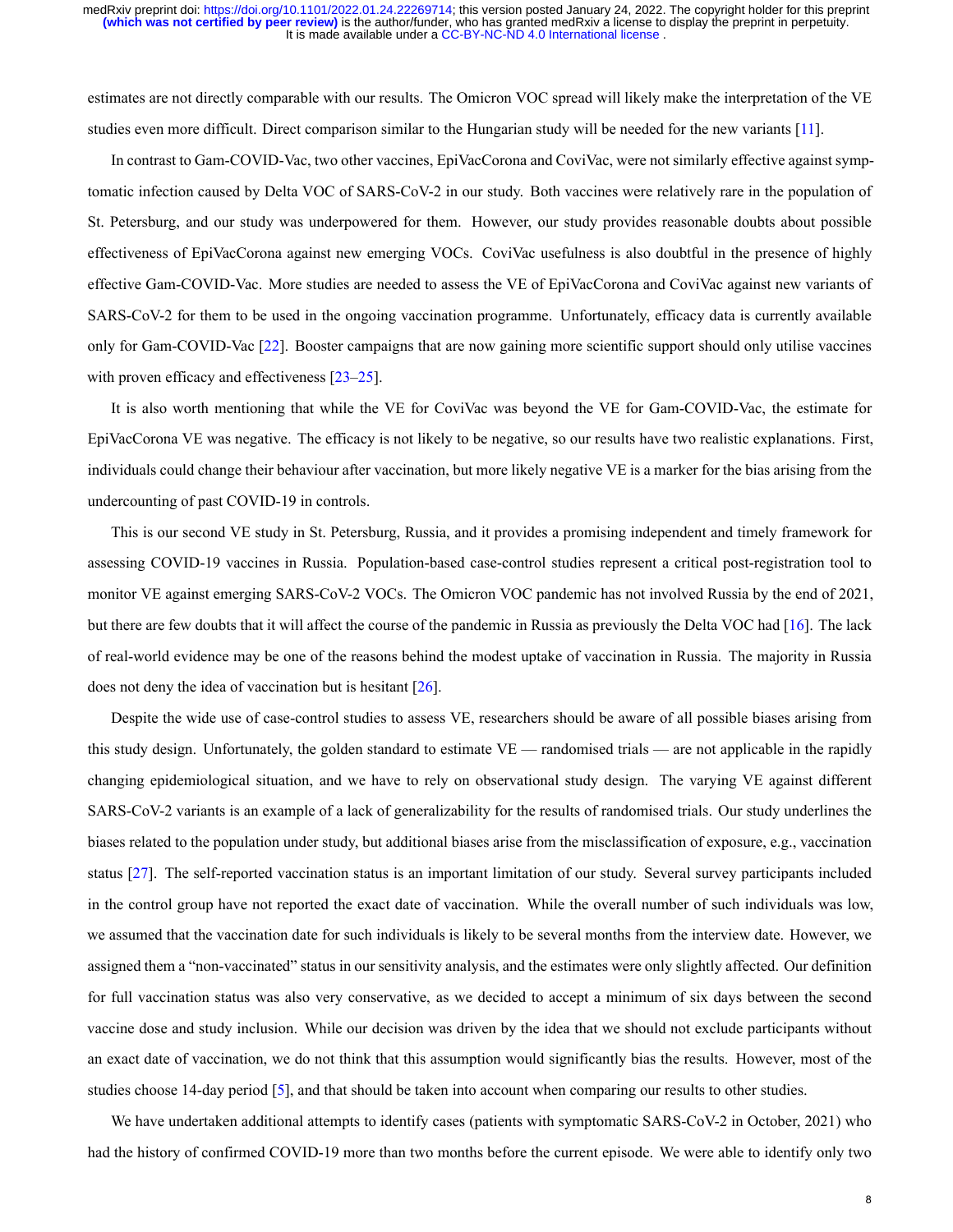cases of re-infection. While underreporting may occur, it is also likely that a patient with re-infection that requires additional diagnostic follow-up is an infrequent event. Absolute risks of re-infection, especially of severe disease, are low for the Alpha, Beta, and Delta VOCs [\[28,](#page-10-3) [29\]](#page-10-4). However, more studies are needed to observe the risk of re-infection with new Omicron VOCs, as it is likely to be higher [\[30](#page-10-5)]. Overall, the risks may still be lower in absolute terms than for primary infection.

In our study, the VE in the Sputnik Light group was similar to two-dose Gam-COVID-Vac. However, the correction for the history of confirmed COVID-19 did not move the Sputnik Light VE upwards. Single Gam-COVID-Vac vaccination labelled as Sputnik Light was used as a booster after the COVID-19, so it is likely that the prevalence of past COVID-19 is higher is this group. The VE for Sputnik Light could represent the combination of single-dose boosted natural immunity mixed with single-dose vaccine.

Some of these limitations are inherent to observational study design. Still, other difficulties can be overcome by establishing a pre-existing framework for real-time assessment of vaccine effectiveness as a part of epidemiological surveillance.

In conclusion, Gam-COVID-Vac effectiveness against symptomatic SARS-CoV-2 infection caused by Delta VOC is at least 58%, but is likely to be higher. However, estimating effectiveness is difficult due to the high prevalence of natural immunity in the population. Nevertheless, Gam-COVID-Vac significantly outperforms two other Russian vaccines whose effectiveness against symptomatic SARS-CoV-2 infection caused by Delta VOC is yet to be shown.

## **Authors' contributions**

Anton Barchuk, Artemy Okhotin, and Mikhail Cherkashin conceived the study. Anton Barchuk, Artemy Okhotin, Mikhail Cherkashin, and Oksana Stanevich coordinated the study. Anton Barchuk, Artemy Okhotin, Dmitriy Skougarevskiy, and Anna Bulina drafted the first version of the manuscript. Mikhail Cherkashin, Natalia Berezina, Tatyana Rakova, Darya Kuplevatskaya, and Oksana Stanevich contributed to drafting sections of the manuscript. Mikhail Cherkashin, Natalia Berezina, Tatyana Rakova, Darya Kuplevatskaya collected data for analyses. Anna Bulina and Anton Barchuk did data analyses. All authors participated in the study design, helped draft the manuscript, contributed to the interpretation of data, and read and approved the final manuscript.

# **Declaration of interests**

Anton Barchuk reports personal fees from AstraZeneca, MSD, and Biocad outside the submitted work. Other authors have no conflict of interest to declare.

## **Acknowledgements**

We acknowledge personal support from Vitaly Nesis (Chief Executive Officer, Polymetal International, plc). We are grateful to Alla Samoletova and Alexandra Vasilieva (European University at St. Petersburg) for science communication and administrative support. We thank the interviewers, nurses, and other personnel of the MIBS. We appreciate Yulia Stepantsova (Chursina) input in coordinating phonebased interviews, Daria Danilenko, Alexei Kouprianov and Daniel Munblit for insightful discussions. We also thank all study participants.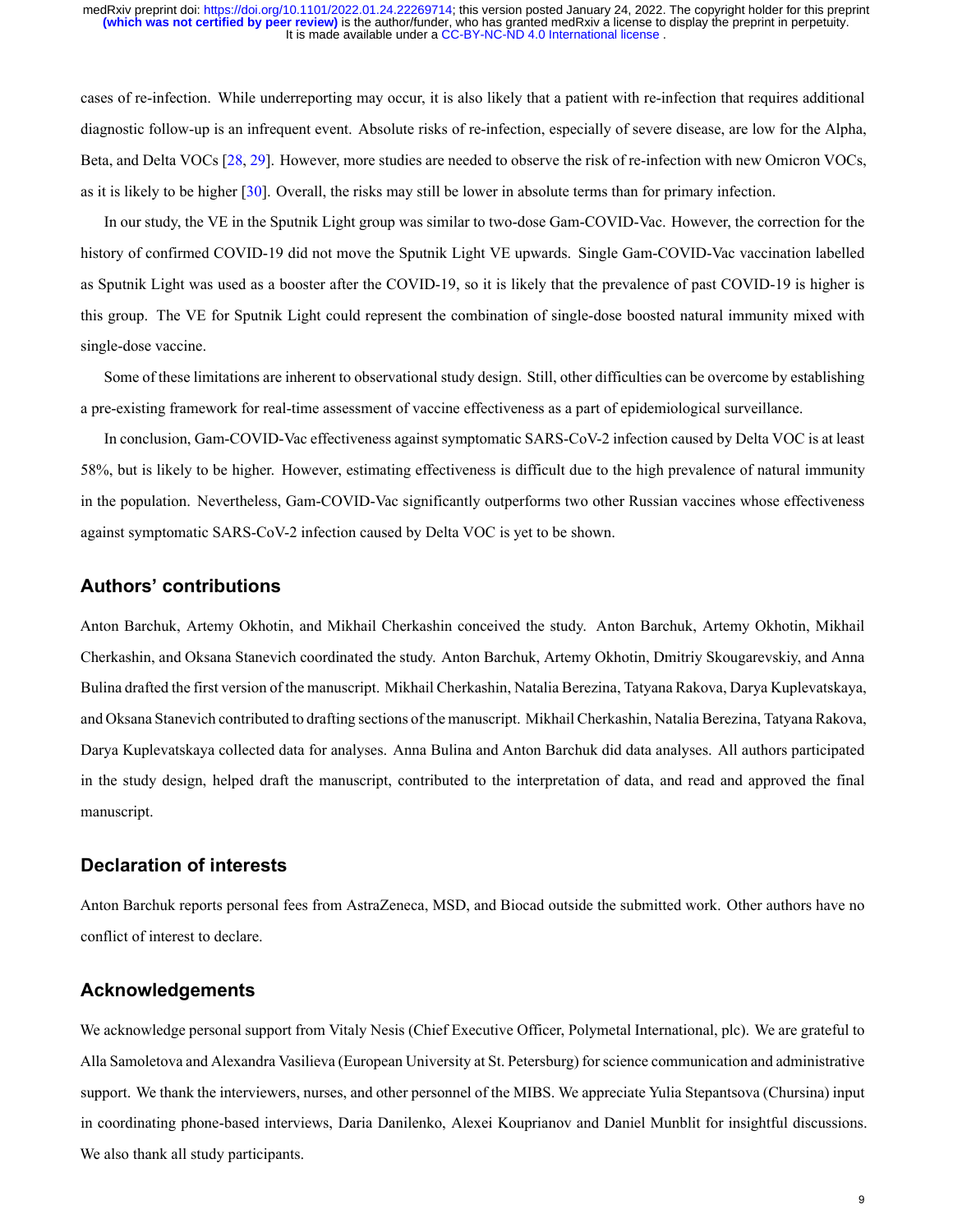It is made available under a [CC-BY-NC-ND 4.0 International license](http://creativecommons.org/licenses/by-nc-nd/4.0/) . **(which was not certified by peer review)** is the author/funder, who has granted medRxiv a license to display the preprint in perpetuity. medRxiv preprint doi: [https://doi.org/10.1101/2022.01.24.22269714;](https://doi.org/10.1101/2022.01.24.22269714) this version posted January 24, 2022. The copyright holder for this preprint

# **References**

- <span id="page-9-0"></span>1. Collie S, Champion J, Moultrie H, Bekker LG, Gray G. Effectiveness of BNT162b2 Vaccine against Omicron Variant in South Africa. New England Journal of Medicine. 2022. Available from: <https://doi.org/10.1056/NEJMc2119270>.
- 2. Rosenberg ES, Dorabawila V, Easton D, Bauer UE, Kumar J, Hoen R, et al. Covid19 Vaccine Effectiveness in New York State. New England Journal of Medicine. 2021. Available from: <https://doi.org/10.1056/NEJMoa2116063>.
- 3. Sheikh A, McMenamin J, Taylor B, Robertson C. SARSCoV2 Delta VOC in Scotland: demographics, risk of hospital admission, and vaccine effectiveness. The Lancet. 2021;397(10293). Available from: [https://doi.org/10.1016/S0140-6736\(21\)01358-1](https://doi.org/10.1016/S0140-6736(21)01358-1).
- 4. Tartof SY, Slezak JM, Fischer H, Hong V, Ackerson BK, Ranasinghe ON, et al. Effectiveness of mRNA BNT162b2 COVID-19 vaccine up to 6 months in a large integrated health system in the USA: a retrospective cohort study. The Lancet. 2021;398(10309):1407–1416. Available from: [https://doi.org/10.1016/S0140-6736\(21\)02183-8](https://doi.org/10.1016/S0140-6736(21)02183-8).
- <span id="page-9-16"></span>5. Lopez Bernal J, Andrews N, Gower C, Gallagher E, Simmons R, Thelwall S, et al. Effectiveness of Covid-19 Vaccines against the B.1.617.2 (Delta) Variant. New England Journal of Medicine. 2021;385(7):585–594. Available from: <https://doi.org/10.1056/NEJMoa2108891>.
- 6. Li XN, Huang Y, Wang W, Jing QL, Zhang CH, Qin PZ, et al. Effectiveness of inactivated SARS-CoV-2 vaccines against the Delta variant infection in Guangzhou: a test-negative case-control realworld study. Emerging Microbes & Infections. 2021;10(1):1751–1759. Available from: <https://doi.org/10.1080/22221751.2021.1969291>.
- <span id="page-9-1"></span>7. Barchuk A, Cherkashin M, Bulina A, Berezina N, Rakova T, Kuplevatskaya D, et al. Vaccine Effectiveness against Referral to Hospital and Severe Lung Injury Associated with COVID19: A Population-Based Case-Control Study in St. Petersburg, Russia. medRxiv. 2021. Available from: <https://doi.org/10.1101/2021.08.18.21262065>.
- <span id="page-9-2"></span>8. Eyre DW, Taylor D, Purver M, Chapman D, Fowler T, Pouwels KB, et al. Effect of Covid-19 Vaccination on Transmission of Alpha and Delta Variants. New England Journal of Medicine. 2022. Available from: <https://doi.org/10.1056/NEJMoa2116597>.
- <span id="page-9-3"></span>9. Wang W, Wu Q, Yang J, Dong K, Chen X, Bai X, et al. Global, regional, and national estimates of target population sizes for Covid-19 vaccination: descriptive study. BMJ, 2020:371. Available from: <https://doi.org/10.1136/bmj.m4704>.
- <span id="page-9-4"></span>10. Logunov DY, Dolzhikova IV, Zubkova OV, Tukhvatullin AI, Shcheblyakov DV, Dzharullaeva AS, et al. Safety and immunogenicity of an rAd26 and rAd5 vector-based heterologous primeboost COVID-19 vaccine in two formulations: two open, non-randomised phase 1/2 studies from Russia. The Lancet. 2020:396(10255):887-897. Available from: [https://doi.org/10.](https://doi.org/10.1016/S0140-6736(20)31866-3) [1016/S0140-6736\(20\)31866-3](https://doi.org/10.1016/S0140-6736(20)31866-3).
- <span id="page-9-5"></span>11. Vokó Z, Kiss Z, Surián G, Surián O, Barcza Z, Pályi B, et al. Nationwide effectiveness of five SARS-CoV-2 vaccines in Hungary—the HUN-VE study. Clinical Microbiology and Infection. 2021. Available from: <https://doi.org/10.1016/j.cmi.2021.11.011>.
- <span id="page-9-6"></span>12. Ryzhikov A, Ryzhikov E, Bogryantseva M, Usova S, Danilenko E, Nechaeva E, et al. A single blind, placebo-controlled randomized study of the safety, reactogenicity and immunogenicity of the "EpiVacCorona" Vaccine for the prevention of COVID19, in volunteers aged 18–60 years (phase I–II). Russian Journal of Infection and Immunity. 2021;11(2):283–296. Available from: <https://doi.org/10.15789/2220-7619-ASB-1699>.
- <span id="page-9-7"></span>13. Kozlovskaya LI, Piniaeva AN, Ignatyev GM, Gordeychuk IV, Volok VP, Rogova YV, et al. Long-term humoral immunogenicity, safety and protective efficacy of inactivated vaccine against COVID19 (CoviVac) in preclinical studies. Emerging Microbes & Infections. 2021;10(1):1790–1806. Available from: <https://doi.org/10.1080/22221751.2021.1971569>.
- <span id="page-9-8"></span>14. Gazit S, Shlezinger R, Perez G, Lotan R, Peretz A, Ben-Tov A, et al. Comparing SARS-CoV-2 natural immunity to vaccine-induced immunity: reinfections versus breakthrough infections. MedRxiv. 2021. Available from: <https://doi.org/10.1101/2021.08.24.21262415>.
- <span id="page-9-9"></span>15. Kojima N, Klausner JD. Protective immunity after recovery from SARS-CoV-2 infection. The Lancet Infectious Diseases. 2022;22(1):12-14. Available from: [https://doi.org/10.1016/](https://doi.org/10.1016/S1473-3099(21)00676-9) [S1473-3099\(21\)00676-9](https://doi.org/10.1016/S1473-3099(21)00676-9).
- <span id="page-9-10"></span>16. Barchuk A, Skougarevskiy D, Kouprianov A, Shirokov D, Dudkina O, Tursun-zade R, et al. COVID-19 pandemic in Saint Petersburg, Russia: combining surveillance and population-based serological study data in May, 2020–April, 2021. medRxiv. 2021. Available from: <https://doi.org/10.1101/2021.07.31.21261428>.
- <span id="page-9-12"></span><span id="page-9-11"></span>17. Eusp org. U 83% peterburzhcev est antitela k koronavirusu; 2021. Available from: <https://eusp.org/news/u-83-peterburzhcev-est-antitela-k-koronavirusu>.
- 18. Barchuk A, Skougarevskiy D, Titaev K, Shirokov D, Raskina Y, Novkunkskaya A, et al. Seroprevalence of SARS-CoV-2 antibodies in Saint Petersburg, Russia: a population-based study. Scientific Reports. 2021;11(1):1–9. Available from: <https://doi.org/10.1038/s41598-021-92206-y>.
- <span id="page-9-14"></span><span id="page-9-13"></span>19. WHO. Evaluation of COVID19 vaccine effectiveness: interim guidance, 17 March 2021; 2021. Available from: <https://apps.who.int/iris/handle/10665/340301>.
- 20. Rodrigues L, Kirkwood BR. Case-control designs in the study of common diseases: updates on the demise of the rare disease assumption and the choice of sampling scheme for controls. International Journal of Epidemiology. 1990;19(1):205–213. Available from: <https://doi.org/10.1093/ije/19.1.205>.
- <span id="page-9-15"></span>21. Nuorti JP, Butler JC, Farley MM, Harrison LH, McGeer A, Kolczak MS, et al. Cigarette Smoking and Invasive Pneumococcal Disease. New England Journal of Medicine. 2000;342(10):681– 689. Available from: <https://doi.org/10.1056/NEJM200003093421002>.
- <span id="page-9-17"></span>22. Logunov DY, Dolzhikova IV, Shcheblyakov DV, Tukhvatulin AI, Zubkova OV, Dzharullaeva AS, et al. Safety and efficacy of an rAd26 and rAd5 vector-based heterologous prime-boost COVID-19 vaccine: an interim analysis of a randomised controlled phase 3 trial in Russia. The Lancet. 2021;397(10275):671–681. Available from: [https://doi.org/10.1016/S0140-6736\(21\)](https://doi.org/10.1016/S0140-6736(21)00234-8) [00234-8](https://doi.org/10.1016/S0140-6736(21)00234-8).
- <span id="page-9-18"></span>23. Bar-On YM, Goldberg Y, Mandel M, Bodenheimer O, Freedman L, Kalkstein N, et al. Protection of BNT162b2 Vaccine Booster against Covid-19 in Israel. New England Journal of Medicine. 2021;385(15):1393–1400. PMID: 34525275. Available from: <https://doi.org/10.1056/NEJMoa2114255>.
- 24. Barda N, Dagan N, Cohen C, Hernán MA, Lipsitch M, Kohane IS, et al. Effectiveness of a third dose of the BNT162b2 mRNA COVID-19 vaccine for preventing severe outcomes in Israel: an observational study. The Lancet. 2021;398(10316):2093–2100. Available from: [https://doi.org/10.1016/S0140-6736\(21\)02249-2](https://doi.org/10.1016/S0140-6736(21)02249-2).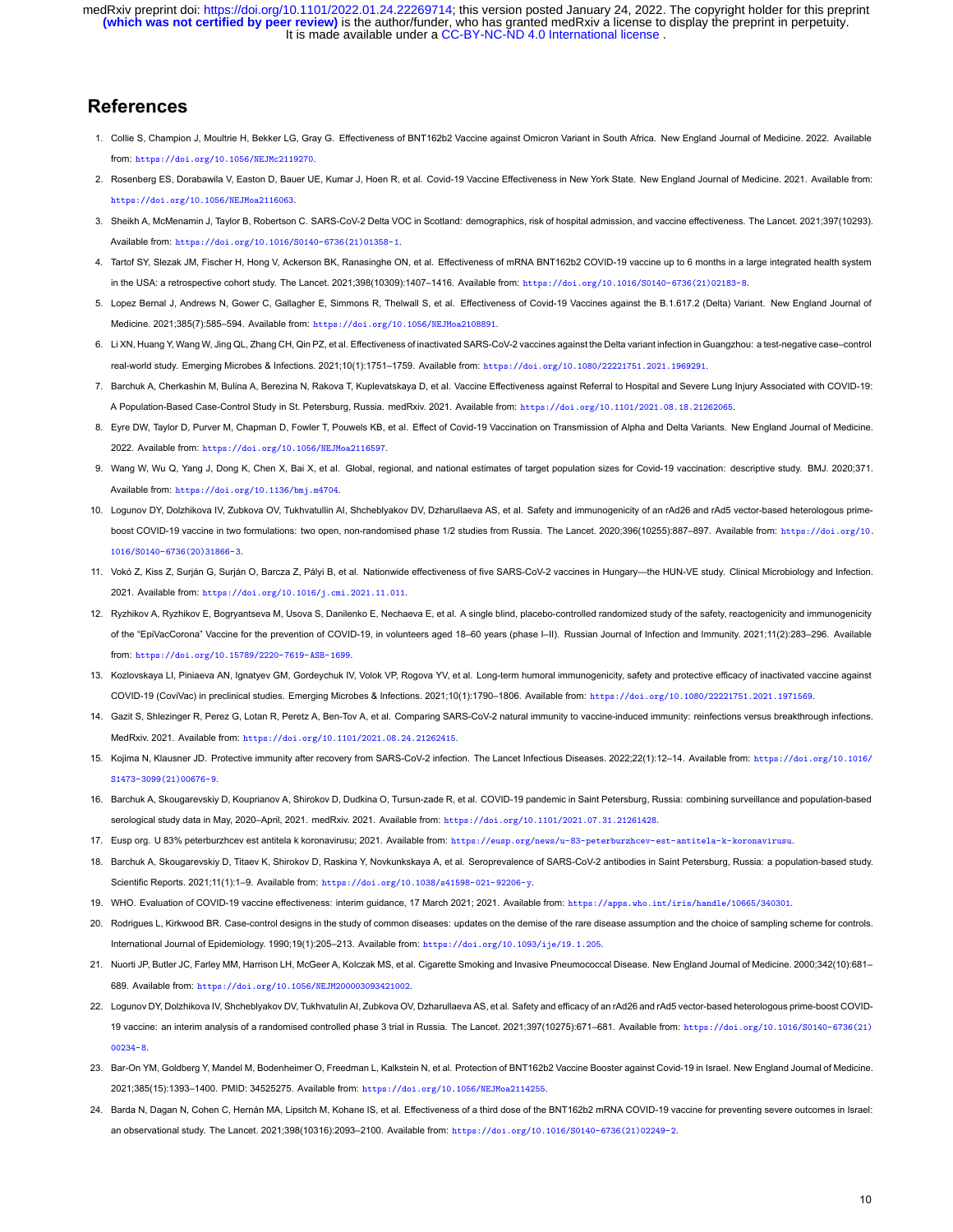- <span id="page-10-0"></span>25. Patalon T, Gazit S, Pitzer VE, Prunas O, Warren JL, Weinberger DM. Odds of Testing Positive for SARSCoV2 Following Receipt of 3 vs 2 Doses of the BNT162b2 mRNA Vaccine. JAMA Internal Medicine. 2021 11. Available from: <https://doi.org/10.1001/jamainternmed.2021.7382>.
- <span id="page-10-2"></span><span id="page-10-1"></span>26. Larson HJ. The state of vaccine confidence. The Lancet. 2018;392(10161):2244–2246. Available from: [https://doi.org/10.1016/S0140-6736\(18\)32608-4](https://doi.org/10.1016/S0140-6736(18)32608-4).
- 27. Rodrigues L, Smith P. Use of the case-control approach in vaccine evaluation: efficacy and adverse effects. Epidemiologic Reviews. 1999;21(1):56-72. Available from: [https://doi.](https://doi.org/10.1093/oxfordjournals.epirev.a017988) [org/10.1093/oxfordjournals.epirev.a017988](https://doi.org/10.1093/oxfordjournals.epirev.a017988).
- <span id="page-10-3"></span>28. Abu-Raddad LJ, Chemaitelly H, Bertollini R. Severity of SARS-CoV-2 Reinfections as Compared with Primary Infections. New England Journal of Medicine. 2021;385(26):2487-2489. Available from: <https://doi.org/10.1056/NEJMc2108120>.
- <span id="page-10-4"></span>29. Kojima N, Shrestha N, Klausner JD. A systematic review of the protective effect of prior SARSCoV2 infection on repeat infection. Evaluation & the Health Professions. 2021;44(4):327–332. Available from: [https://doi.org/10.1016/S1473-3099\(21\)00676-9](https://doi.org/10.1016/S1473-3099(21)00676-9).
- <span id="page-10-5"></span>30. Ferguson N, Ghani A, Cori A, Hogan A, Hinsley W, Volz E. Report 49: Growth, population distribution and immune escape of Omicron in England. Imperial College London (16-12-2021), doi: https://doiorg/1025561. 2021;93038. Available from: <https://doi.org/10.25561/93038>.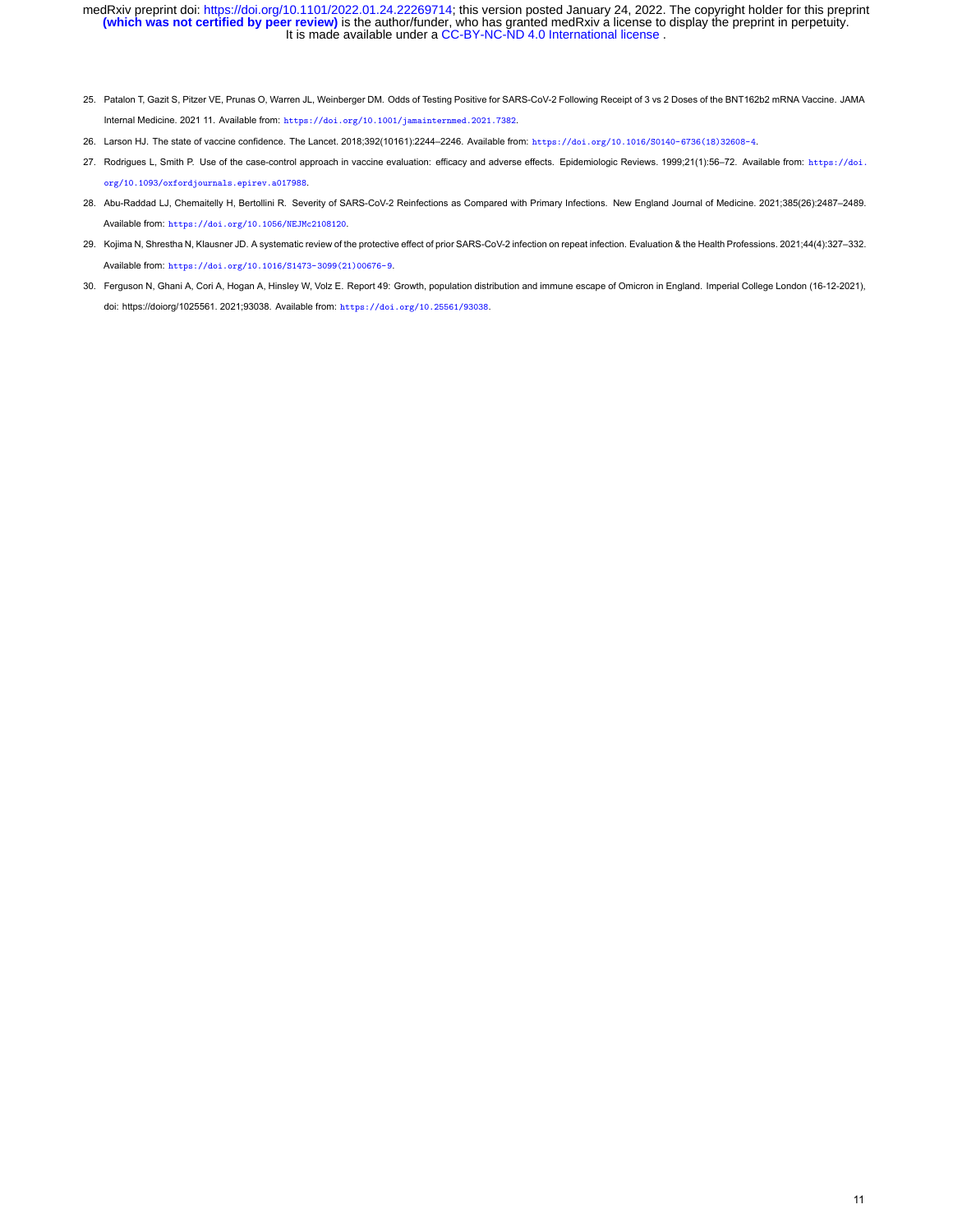# **Supplementary materials**

# COVID-19 vaccines effectiveness against symptomatic SARS-CoV-2 Delta variant infection: a populationbased case-control study in St. Petersburg, Russia

Anton Barchuk, Anna Bulina, Mikhail Cherkashin, Natalia Berezina, Tatyana Rakova, Darya Kuplevatskaya, Oksana Stanevich,

Dmitriy Skougarevskiy, Artemiy Okhotin

|                    |                                                            | Overall $(\% )$ | Cases $(\% )$ | Controls $(\% )$ |  |  |
|--------------------|------------------------------------------------------------|-----------------|---------------|------------------|--|--|
|                    | Missing vaccine names were assumed to be Gam-COVID-Vac     |                 |               |                  |  |  |
| Vaccine name       |                                                            |                 |               |                  |  |  |
|                    | Gam-COVID-Vac (2-dose Sputnik V)                           | 1,220(30.9)     | 283(23.6)     | 937 (34.1)       |  |  |
|                    | Gam-COVID-Vac (1-dose Sputnik Light)                       | 274(6.9)        | 60(5.0)       | 214(7.8)         |  |  |
|                    | EpiVacCorona                                               | 32(0.8)         | 17(1.4)       | 15(0.5)          |  |  |
|                    | CoviVac                                                    | 124(3.1)        | 36(3.0)       | 88 (3.2)         |  |  |
|                    | Other                                                      | 29(0.7)         | 0(0.0)        | 29(1.1)          |  |  |
|                    | No vaccine                                                 | 2,266(57.4)     | 802 (66.9)    | 1,464(53.3)      |  |  |
| Vaccination status |                                                            |                 |               |                  |  |  |
|                    | Non-vaccinated                                             | 2,290(58.0)     | 802 (66.9)    | 1,488(54.2)      |  |  |
|                    | Partial vaccination                                        | 59 $(1.5)$      | 13(1.1)       | 46(1.7)          |  |  |
|                    | Complete vaccination                                       | 1,596(40.5)     | 383(32.0)     | 1,213(44.2)      |  |  |
|                    | Missing vaccine dates were assigned non-vaccination status |                 |               |                  |  |  |
| Vaccine name       |                                                            |                 |               |                  |  |  |
|                    | Gam-COVID-Vac (2-dose Sputnik V)                           | 1,205(30.5)     | 268(22.4)     | 937 (34.1)       |  |  |
|                    | Gam-COVID-Vac (1-dose Sputnik Light)                       | 268(6.8)        | 54 (4.5)      | 214(7.8)         |  |  |
|                    | EpiVacCorona                                               | 32(0.8)         | 17(1.4)       | 15(0.5)          |  |  |
|                    | CoviVac                                                    | 124(3.1)        | 36(3.0)       | 88 (3.2)         |  |  |
|                    | Other                                                      | 50(1.3)         | 21(1.8)       | 29(1.1)          |  |  |
|                    | No vaccine                                                 | 2,266(57.4)     | 802 (66.9)    | 1,464(53.3)      |  |  |
| Vaccination status |                                                            |                 |               |                  |  |  |
|                    | Non-vaccinated                                             | 2311 (58.6)     | 803 (67.0)    | 1508(54.9)       |  |  |
|                    | Partial vaccination                                        | 65(1.6)         | 19(1.6)       | 46(1.7)          |  |  |
|                    | Complete vaccination                                       | 1,569 (39.8)    | 376 (31.4)    | 1,193(43.4)      |  |  |

**Table A1.** Characteristics of Cases and Controls by Vaccination Status. Sensitivity Analysis